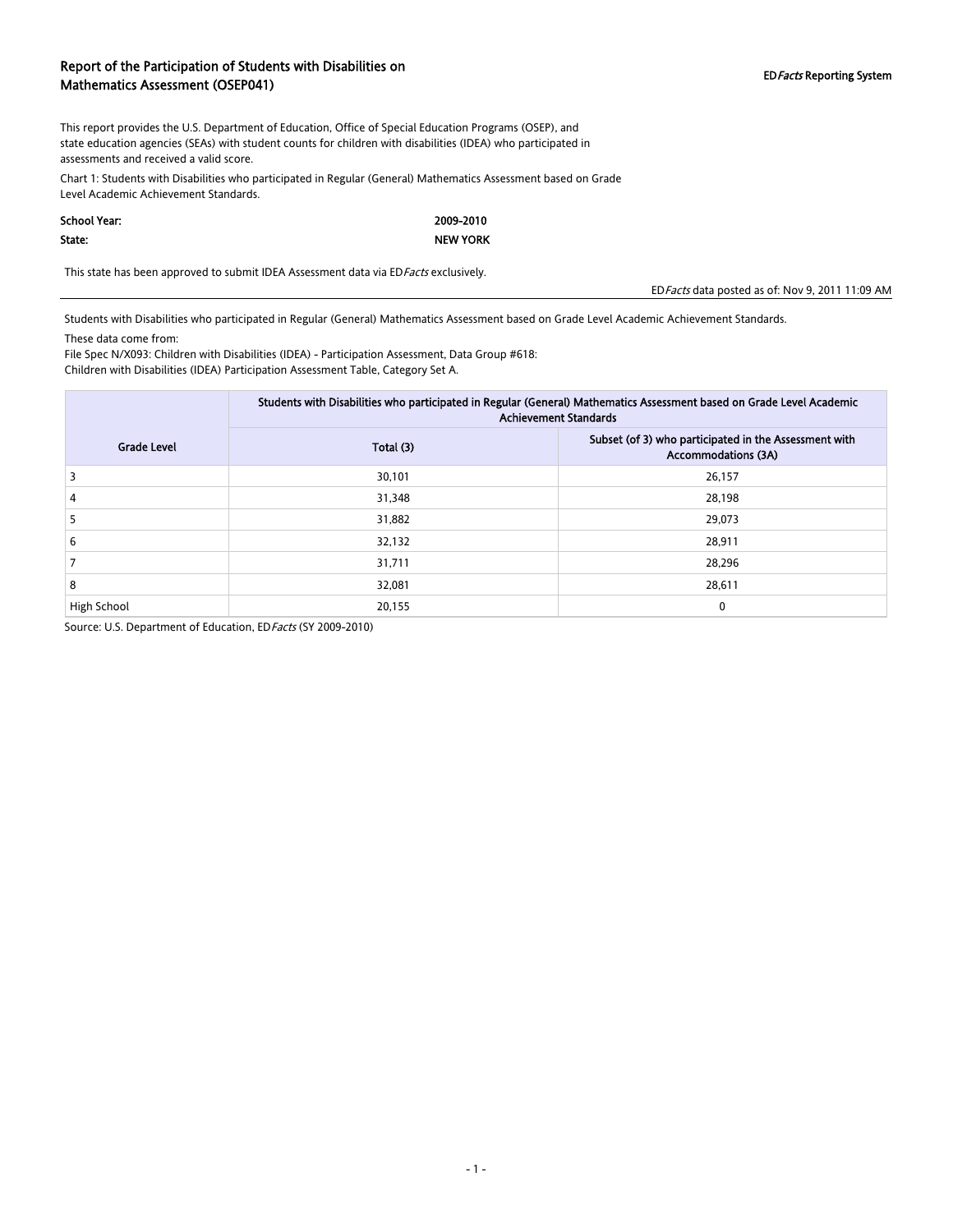## Report of the Participation of Students with Disabilities on EDFacts Reporting System Mathematics Assessment (OSEP041)

This report provides the U.S. Department of Education, Office of Special Education Programs (OSEP), and state education agencies (SEAs) with student counts for children with disabilities (IDEA) who participated in assessments and received a valid score.

Chart 2: Students with Disabilities who participated in an Alternate Mathematics Assessments. These data come from ED Facts.

School Year: 2009-2010 State: NEW YORK

This state has been approved to submit IDEA Assessment data via ED Facts exclusively.

EDFacts data posted as of: Nov 9, 2011 11:09 AM

Students with Disabilities who participated in an Alternate Mathematics Assessments.

These data come from:

File Spec N/X093: Children with Disabilities (IDEA) - Participation Assessment, Data Group #618: Children with Disabilities (IDEA) Participation Assessment Table, Category Set A.

|             | Students with Disabilities who participated in an Alternate Mathematics Assessments |                                                                                                                   |                                                                                                                       |                                                                                                                               |  |  |  |
|-------------|-------------------------------------------------------------------------------------|-------------------------------------------------------------------------------------------------------------------|-----------------------------------------------------------------------------------------------------------------------|-------------------------------------------------------------------------------------------------------------------------------|--|--|--|
| Grade Level | Total $(4)$                                                                         | Subset (of 4) whose<br>Alternate Assessment was<br>based on Grade Level<br>Academic Achievement<br>Standards (4A) | Subset (of 4) whose<br>Alternate Assessment<br>was based on modified<br><b>Academic Achievement</b><br>Standards (4B) | Subset (of 4) whose<br><b>Alternate Assessment</b><br>was based on Alternate<br><b>Academic Achievement</b><br>Standards (4C) |  |  |  |
| 3           | 2,517                                                                               | 0                                                                                                                 | $\Omega$                                                                                                              | 2,517                                                                                                                         |  |  |  |
| 4           | 2,583                                                                               | 0                                                                                                                 | 0                                                                                                                     | 2,583                                                                                                                         |  |  |  |
| 5           | 2,610                                                                               | 0                                                                                                                 | 0                                                                                                                     | 2,610                                                                                                                         |  |  |  |
| 6           | 2,610                                                                               | $\Omega$                                                                                                          | 0                                                                                                                     | 2,610                                                                                                                         |  |  |  |
| 7           | 2,405                                                                               | $\Omega$                                                                                                          | 0                                                                                                                     | 2,405                                                                                                                         |  |  |  |
| 8           | 2,573                                                                               | 0                                                                                                                 | 0                                                                                                                     | 2,573                                                                                                                         |  |  |  |
| High School | 1,825                                                                               | 0                                                                                                                 | 0                                                                                                                     | 1,825                                                                                                                         |  |  |  |

1 The column named 'Total (4)' is auto calculated from columns 4A + 4B + 4C. Source: U.S. Department of Education, ED Facts (SY 2009-2010)